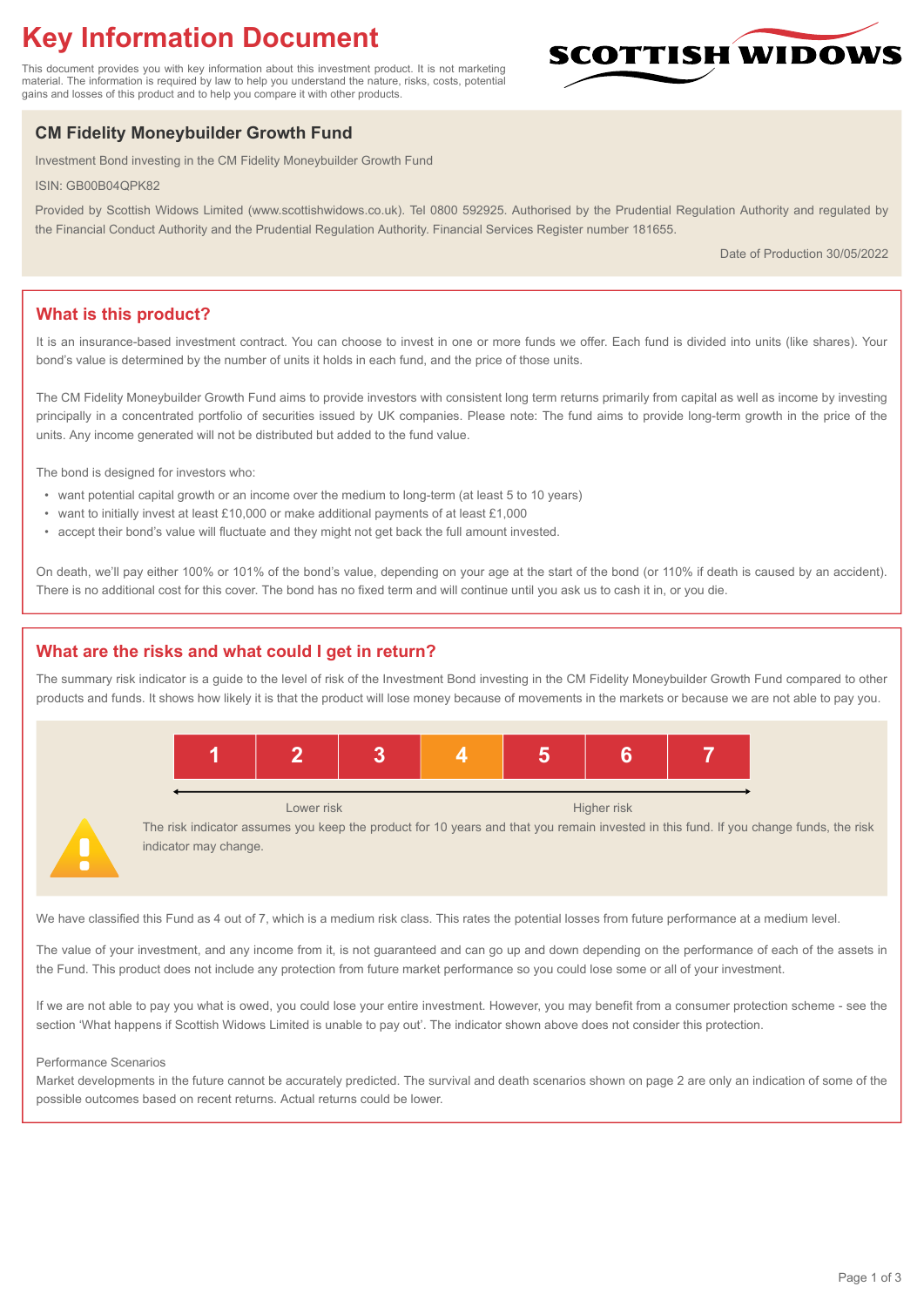

#### **What are the risks and what could I get in return? (continued)**

This table shows the money you could get back over the next 10 years, under different scenarios, assuming that you invest £10,000. The figures below assume no withdrawals are taken and do not allow for any Large Fund Bonus which may apply. The scenarios shown illustrate how your investment could perform. You can compare them with the scenarios of other products. The scenarios presented are an estimate of future performance based on evidence from the past on how the value of this investment varies, and are not an exact indicator. What you get will vary depending on how the market performs and how long you keep the investment. The stress scenario shows what you might get back in extreme market circumstances, and it does not take into account the situation where we are not able to pay you. The death scenario assumes investments perform in line with the moderate scenario.

The figures shown include all the costs of the product itself, but may not include all the costs that you pay to your adviser. The figures do not take into account your personal tax situation, which may also affect how much you get back. Before deciding to invest, you should read the Additional Information Document for more information on the risks and what you might get back. See page 2 for information on how the performance scenarios are calculated.

| <b>Investment £10,000</b> |                                                    |           |           |                                             |  |  |
|---------------------------|----------------------------------------------------|-----------|-----------|---------------------------------------------|--|--|
|                           |                                                    | 1 year    | 5 years   | 10 years<br>(Recommended<br>holding period) |  |  |
| <b>Survival Scenarios</b> |                                                    |           |           |                                             |  |  |
| Stress scenario           | £1,018<br>What you might get back after costs      |           | £4.189    | £2,763                                      |  |  |
|                           | Average return each year<br>$-89.82\%$             |           | $-15.97%$ | $-12.07%$                                   |  |  |
| Unfavourable scenario     | What you might get back after costs<br>£7,996      |           | £6,536    | £5,904                                      |  |  |
|                           | Average return each year                           | $-20.04%$ | $-8.15%$  | $-5.13%$                                    |  |  |
| Moderate scenario         | What you might get back after costs                | £10,247   | £11,297   | £12,763                                     |  |  |
|                           | Average return each year                           | 2.47%     | 2.47%     | 2.47%                                       |  |  |
| Favourable scenario       | What you might get back after costs                | £12,918   | £19,211   | £27,147                                     |  |  |
| Average return each year  |                                                    | 29.18%    | 13.95%    | 10.50%                                      |  |  |
| <b>Death scenarios</b>    |                                                    |           |           |                                             |  |  |
| Insured event             | What your beneficiaries might get back after costs | £10,349   | £11,410   | £12,891                                     |  |  |

#### **What happens if Scottish Widows is unable to pay out?**

Your Plan is fully covered by the Financial Services Compensation Scheme. More information about compensation arrangements is available from the Financial Services Compensation Scheme, who can be contacted on 0800 678 1100 or 0207 741 4100 or via their website at www.fscs.org.uk

#### **What are the costs?**

The Reduction in Yield (RIY) shows what impact the total costs you pay will have on the investment return you might get. The total costs take into account one-off, ongoing and incidental costs. The amounts shown here are the cumulative costs of the product itself, for three different holding periods. The monetary figures shown assume you invest £10,000 and investments perform in line with the moderate scenario. The figures are estimates and may change in the future. The person selling you or advising you about this product may charge you other costs. If so, this person will provide you with information about these costs, and show you the impact that all costs will have on your investment over time.

| Investment £10,000              |                             |                              |                            |  |  |  |
|---------------------------------|-----------------------------|------------------------------|----------------------------|--|--|--|
| <b>Scenarios</b>                | If you cash in after 1 year | If you cash in after 5 years | If you cash in at 10 years |  |  |  |
| Total costs                     | £229                        | £957                         | £1,895                     |  |  |  |
| Impact on return (RIY) per year | 2.26%                       | 1.85%                        | 1.80%                      |  |  |  |